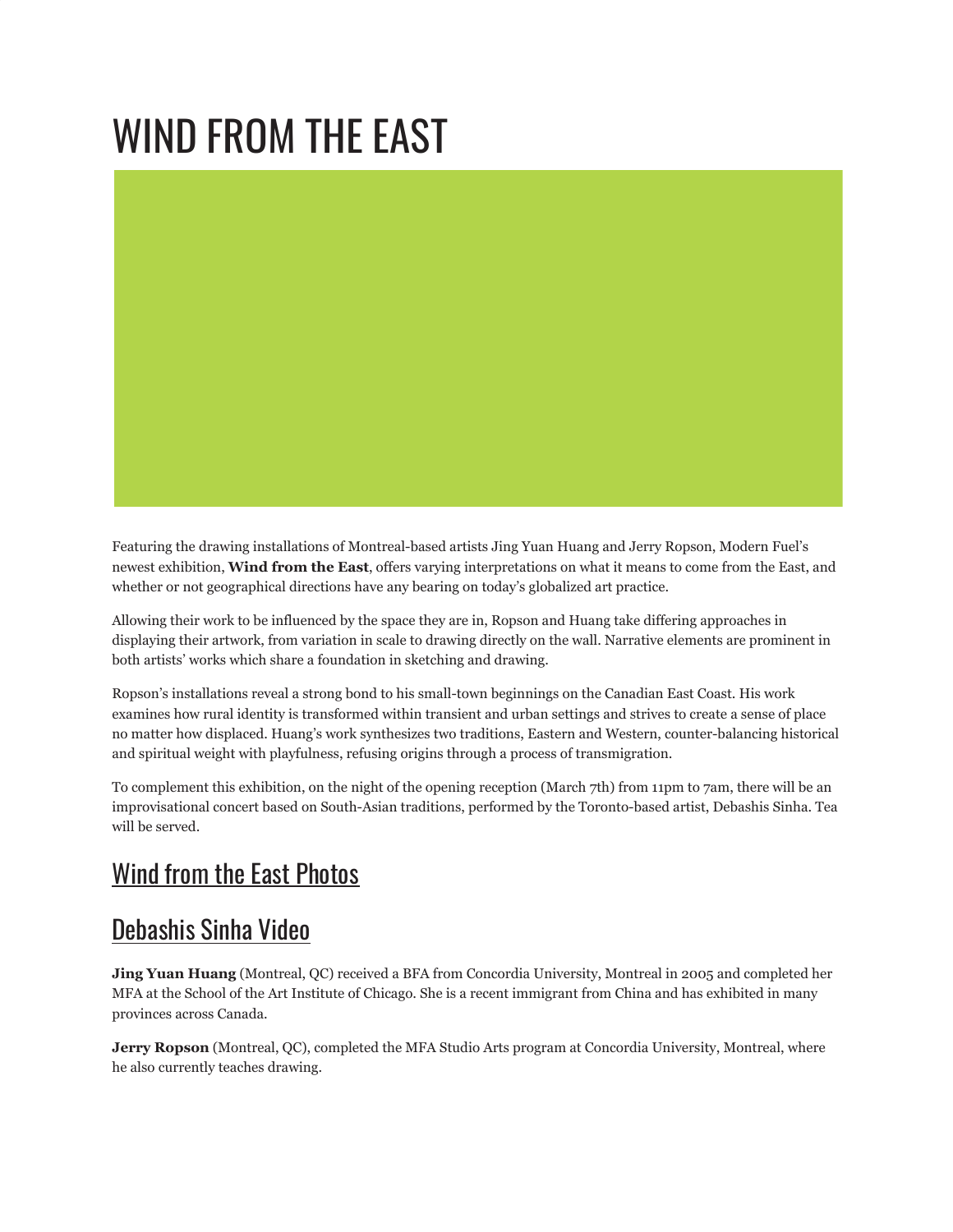**Debashis Sinha** (Toronto, ON) is a Toronto based percussionist, composer and sound designer. He has appeared and recorded with a wide variety of ensembles performing everything from French Canadian to Yiddish New Music.

#### Essay by Andrea Terry

#### FROM WHENCE YOU CAME

In this age of global transmigration, the inherent significance of place in one's personal and professional life, along with the impact of change, evolution, displacement and metamorphosis, becomes increasingly important. While one might be tempted to explore the original source of this show's title almost capriciously chosen by curator Michael Davidge, that being Wind from the East/Vent d'Est, the 1969 movie directed by self-proclaimed "ex-great (bourgeois) filmmaker" Jean-Luc Godard, I prefer to investigate the suggestive nature of the "Wind" as a natural entity, in order to subvert the imposition of cultural relativism. The concept of "the East," be it cultural, geographical, political, societal, etc. can prove to be contentious in that it means, and rightly so, different things to different people, particularly in the works of each artist included in this particular show. I have decided, then, to explore the relationship between the transitory nature of wind, as a natural entity, and migration, as an experience, in order to make apparent the commonalities between the artists' works.

Jin Yuan Huang's work exists as a confluence of media as well as that which complicates issues related to space. Taking contact prints of original drawings to produce photograms – silver gelatine prints – which are then scanned into the computer, she has produced a site specific work, tiled prints that co-mingle/exist/come together to create a grid-based image. Taking her original hand-drawings through a series of experiences and metamorphic processes, her art explores, in her words, the "aesthetic of interchange." Furthermore, however, her work is site-specific and, by its very nature and design, forces spaces to conform based on her intervention(s).

Similarly, Jerry Ropson's installation employs various media in order to examine the concept of displacement. In his pieces, Ropson explores how, as he puts it "a 'sense of place' remains, despite a transient and displaced disposition." In so doing, through his drawings and arrangements located in the gallery space, Ropson investigates the transformation of identity as well as, more specifically, the influences and imprints created by places experienced in the past. As a result, history, memory, visualization and placement feature prominently in his work.

While both Huang and Ropson explore notions of place, transience and mediation in installation works, percussionist and new media artist Debashis Sinha performs a seven hour percussion, electronics and sound improvisation that acts as an amalgamation of his musical and familial background. What is more, he bases his work on what he calls "post-traditionality," the deployment of a tradition, as a device, to explore cultural evolution. Bringing a traditional practice into present-day reality allows Sinha to investigate, through both physical and aural gestures, the imperatives of past actions and contemporary reception.

We've all felt the wind, we've all fallen prey to its haphazard nature – an invisible entity that seemingly moves without rhyme nor reason. As it moves from place to place, wind passes unhindered, overcoming whatever obstacles in its way across the globe. Similarly, globalizing processes, such as technological communications that have facilitated the expansion of financial markets as well as migratory patterns, have spread across the world, allowing people to explore, move to and exist in different places, be they cities, regions, nations, countries and/or continents. Such movements facilitate change, internal, subjective and/or personal. Visualizing changing forms, feelings, experiences and/or concepts has proven to be a provocative and increasingly relevant form of expression. To complicate the concept of movement and change further, however, it is paramount to remember that places one leaves also leave an impression, an indelible imprint on one's experience, perceptions and prerogatives. Thus, change occurs based on the relinquishment of something in order to produce something new, but what was left behind remains part of that process – a perpetual mediation.